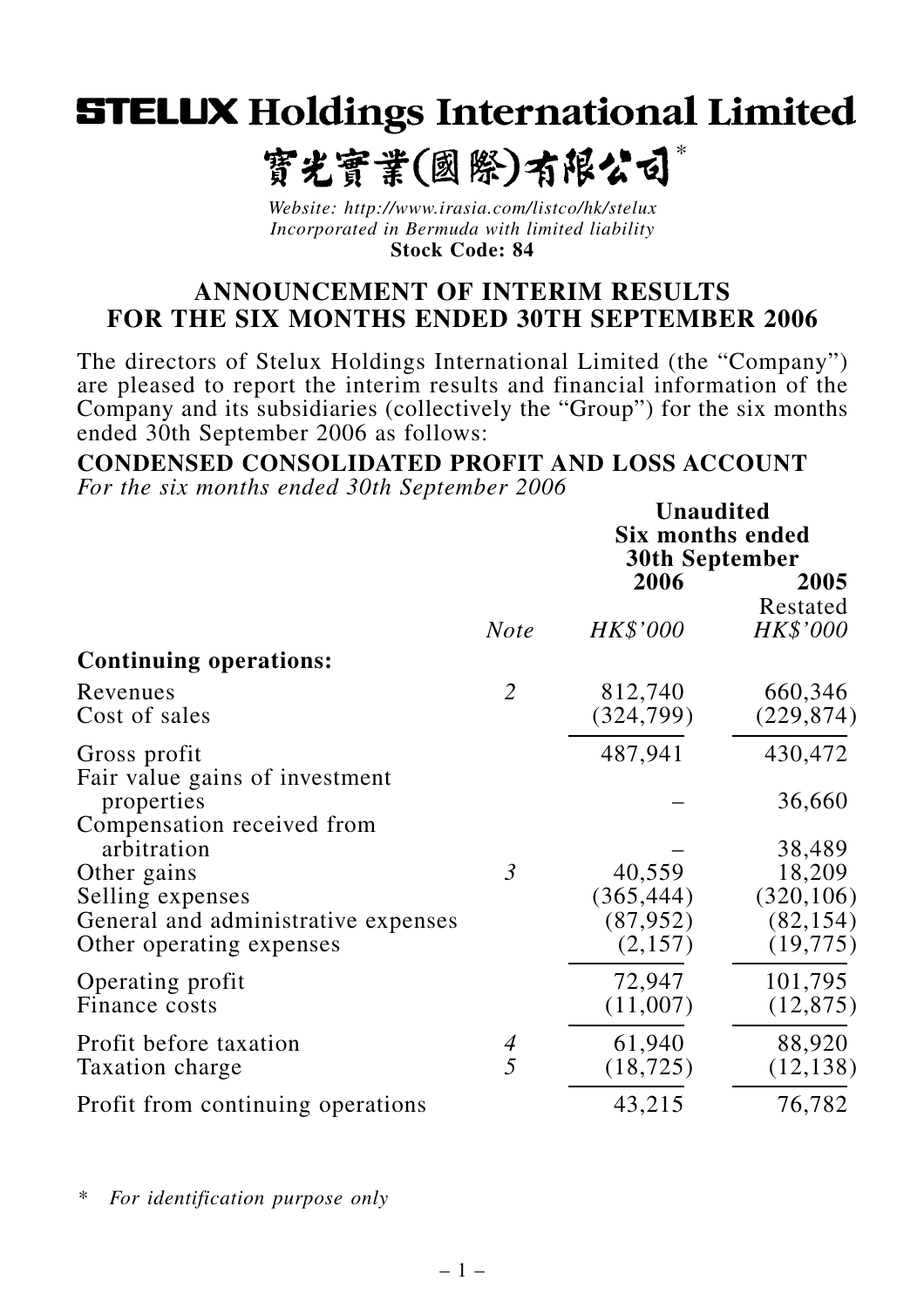| Discontinued operation:                                                                                  |   |                  |                   |
|----------------------------------------------------------------------------------------------------------|---|------------------|-------------------|
| Loss from discontinued operation                                                                         |   |                  | (7,908)           |
| Profit for the period                                                                                    |   | 43,215           | 68,874            |
| Attributable to:<br>Equity holders of the Company<br>- Continuing operations<br>- Discontinued operation |   | 42,677           | 76,782<br>(7,908) |
| Minority interests-continuing<br>operations                                                              |   | 538              |                   |
|                                                                                                          |   | 43,215           | 68,874            |
| Dividend                                                                                                 | 6 | 10,465           | 9,513             |
| Earnings per share from continuing<br>operations<br>- Basic                                              | 7 | HK cents<br>4.49 | HK cents<br>8.07  |
| - Diluted                                                                                                |   | N/A              | N/A               |
| Loss per share from discontinued<br>operation<br>- Basic                                                 | 7 |                  | (0.83)            |
| - Diluted                                                                                                |   | N/A              | N/A               |
|                                                                                                          |   |                  |                   |

## **CONDENSED CONSOLIDATED BALANCE SHEET**

*At 30th September 2006 and 31st March 2006*

| HK\$'000 | 2006<br>HK\$'000 |
|----------|------------------|
|          |                  |
|          |                  |
|          |                  |
| 178,874  | 130,380          |
| 34,648   | 34,340           |
| 146,518  | 146,877          |
|          | 22,036           |
|          | 21,840           |
| 10,920   | 10,920           |
| 416,922  | 366,393          |
|          | 24,849<br>21,113 |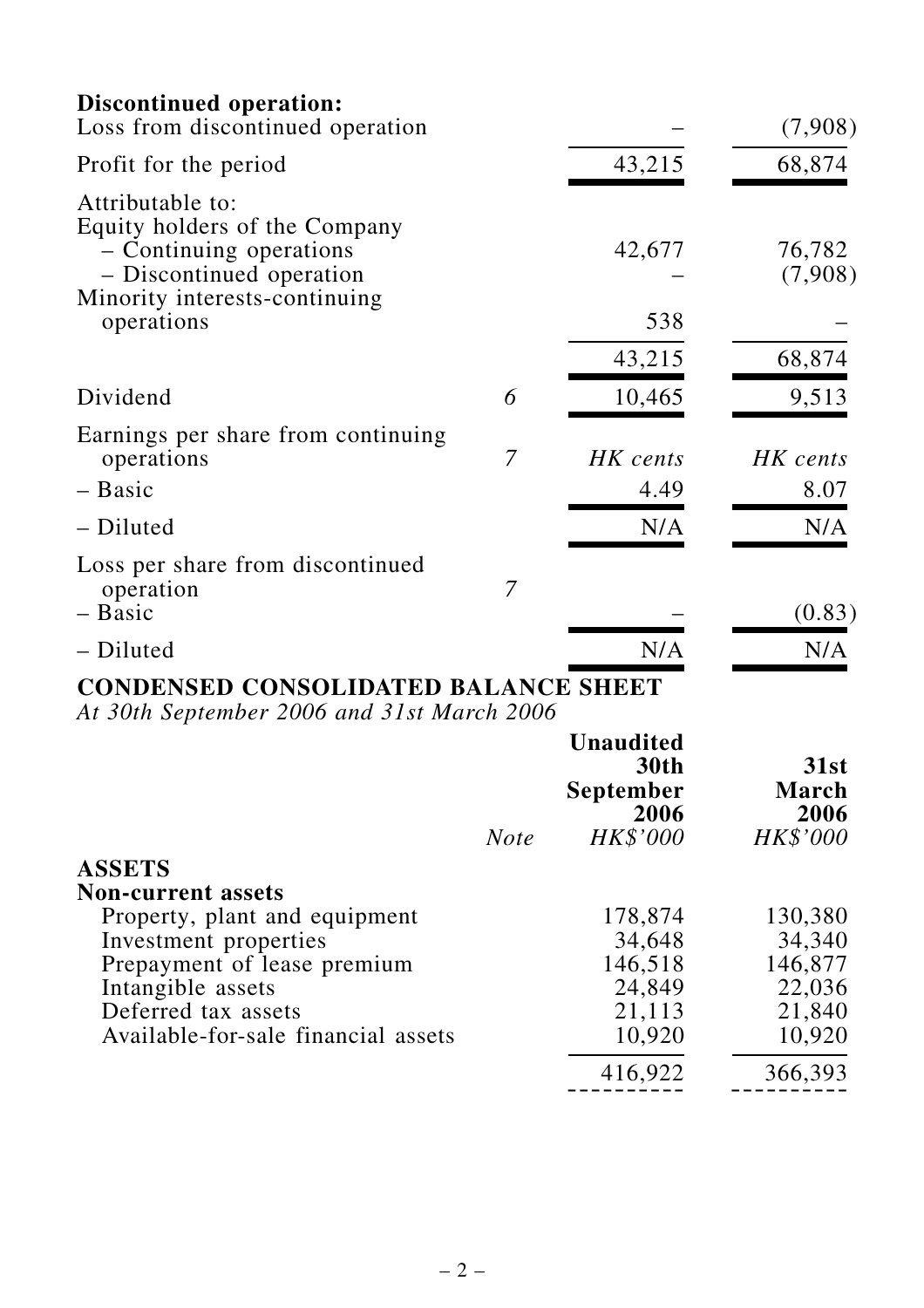| <b>Current assets</b>                                                                                       |   |           |           |
|-------------------------------------------------------------------------------------------------------------|---|-----------|-----------|
| <b>Stocks</b>                                                                                               |   | 500,682   | 456,827   |
| Debtors and prepayments<br>Financial assets at fair value                                                   | 8 | 290,677   | 303,926   |
| through profit or loss                                                                                      |   | 104       | 90,851    |
| Bank balances and cash                                                                                      |   | 105,632   | 142,858   |
|                                                                                                             |   | 897,095   | 994,462   |
| Total assets                                                                                                |   | 1,314,017 | 1,360,855 |
| <b>EQUITY</b><br>Capital and reserves attributable to<br>the equity holders of the Company<br>Share capital |   | 95,134    | 95,134    |
| Reserves                                                                                                    |   | 562,992   | 525,873   |
| Declared interim/proposed final<br>dividend                                                                 |   | 10,465    | 26,638    |
| Shareholders' funds                                                                                         |   | 668,591   | 647,645   |
| Minority interests                                                                                          |   | 6,480     | 6,777     |
| Total equity                                                                                                |   | 675,071   | 654,422   |
| <b>LIABILITIES</b><br><b>Non-current liabilities</b>                                                        |   |           |           |
| Deferred tax liabilities                                                                                    |   | 6,660     | 3,486     |
| <b>Borrowings</b>                                                                                           |   | 44,183    | 35,976    |
|                                                                                                             |   | 50,843    | 39,462    |
| <b>Current liabilities</b>                                                                                  |   |           |           |
| Creditors and accruals                                                                                      | 9 | 296,471   | 311,120   |
| Taxation payable                                                                                            |   | 31,466    | 26,687    |
| Current portion of borrowings                                                                               |   | 260,166   | 329,164   |
|                                                                                                             |   | 588,103   | 666,971   |
| Total liabilities                                                                                           |   | 638,946   | 706,433   |
| Total equity and liabilities                                                                                |   | 1,314,017 | 1,360,855 |
| Net current assets                                                                                          |   | 308,992   | 327,491   |
| Total assets less current liabilities                                                                       |   | 725,914   | 693,884   |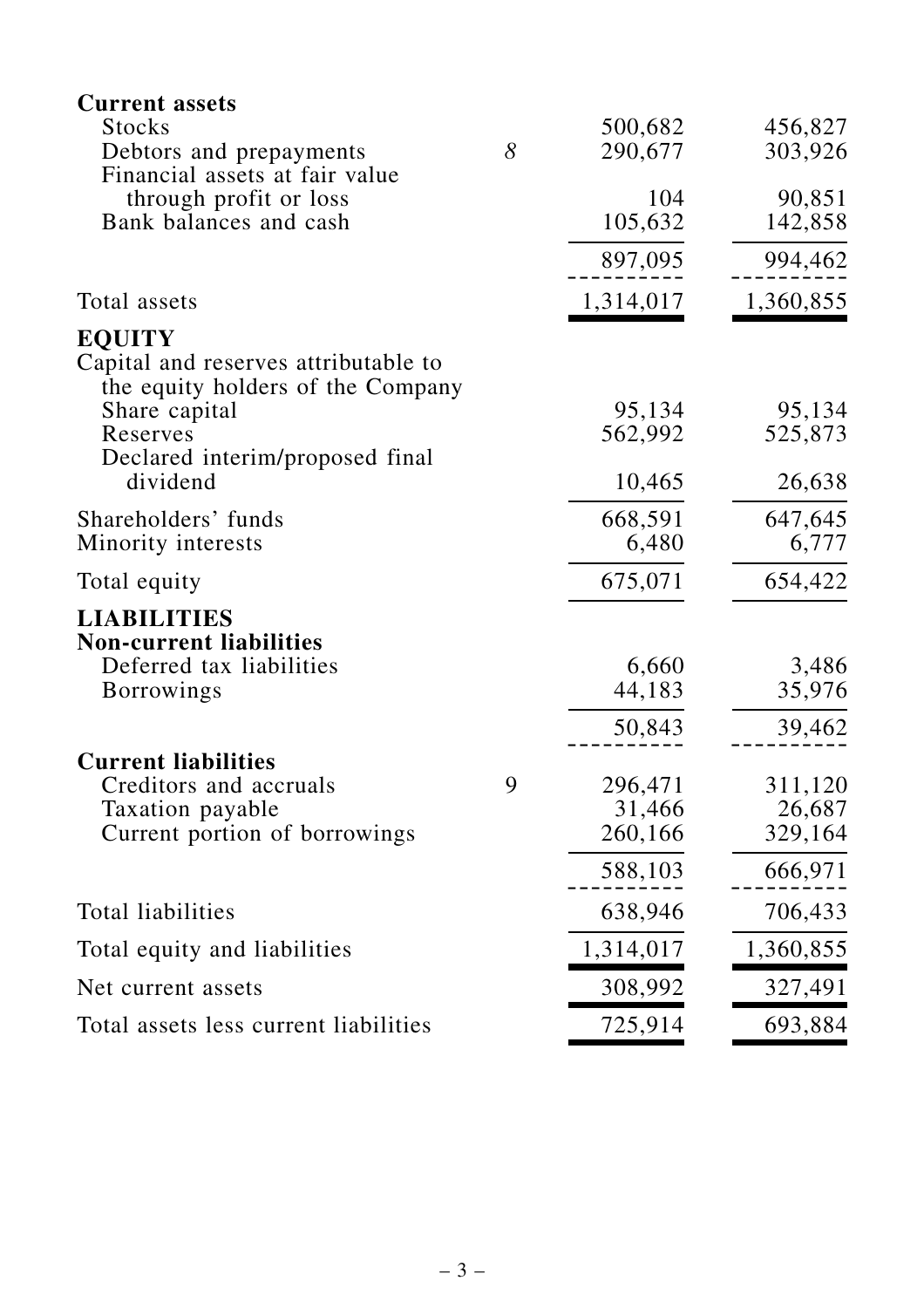#### **NOTES TO CONDENSED INTERIM CONSOLIDATED FINANCIAL INFORMATION**

#### **1. Basis of preparation and accounting policies**

*Basis of preparation*

These unaudited condensed interim consolidated financial information have been prepared in accordance with Hong Kong Accounting Standard ("HKAS") 34 "Interim Financial Reporting" and other relevant HKASs and Interpretations, the Hong Kong Financial Reporting Standards ("HKFRSs") issued by the Hong Kong Institute of Certified Public Accountants, and the applicable requirements of Appendix 16 of the Rules Governing the Listing of Securities on The Stock Exchange of Hong Kong Limited (the "Stock Exchange").

The condensed interim consolidated financial information should be read in conjunction with the 2006 annual financial statements.

The accounting policies and methods of computation used in the preparation of these condensed interim consolidated financial information are consistent with those used in the annual financial statements for the year ended 31st March 2006 except for the adoption of new and revised HKASs and HKFRSs which are effective for accounting periods beginning on or after 1st April 2006 as set out below:

| HKAS 39 (Amendment)                | Cash flow hedges accounting for forecast<br>intragroup transactions                                           |
|------------------------------------|---------------------------------------------------------------------------------------------------------------|
| HKAS 39 (Amendment)                | The fair value option                                                                                         |
| HKAS 39 and HKFRS 4<br>(Amendment) | Financial guarantee contracts                                                                                 |
| <b>HKFRS 6</b>                     | Exploration for and evaluation of mineral<br>resources                                                        |
| <b>HKFRS</b> Interpretation 4      | Determining whether an arrangement contains a<br>lease                                                        |
| <b>HKFRS</b> Interpretation 5      | Rights to interests arising from decommissioning,<br>restoration and environmental rehabilitation<br>funds    |
| <b>HKFRS</b> Interpretation 6      | Liabilities arising from participating in a specific<br>market – waste electrical and electronic<br>equipment |

The adoption of the above new and revised accounting standards has no material impact on the Group's balance sheet and profit and loss account.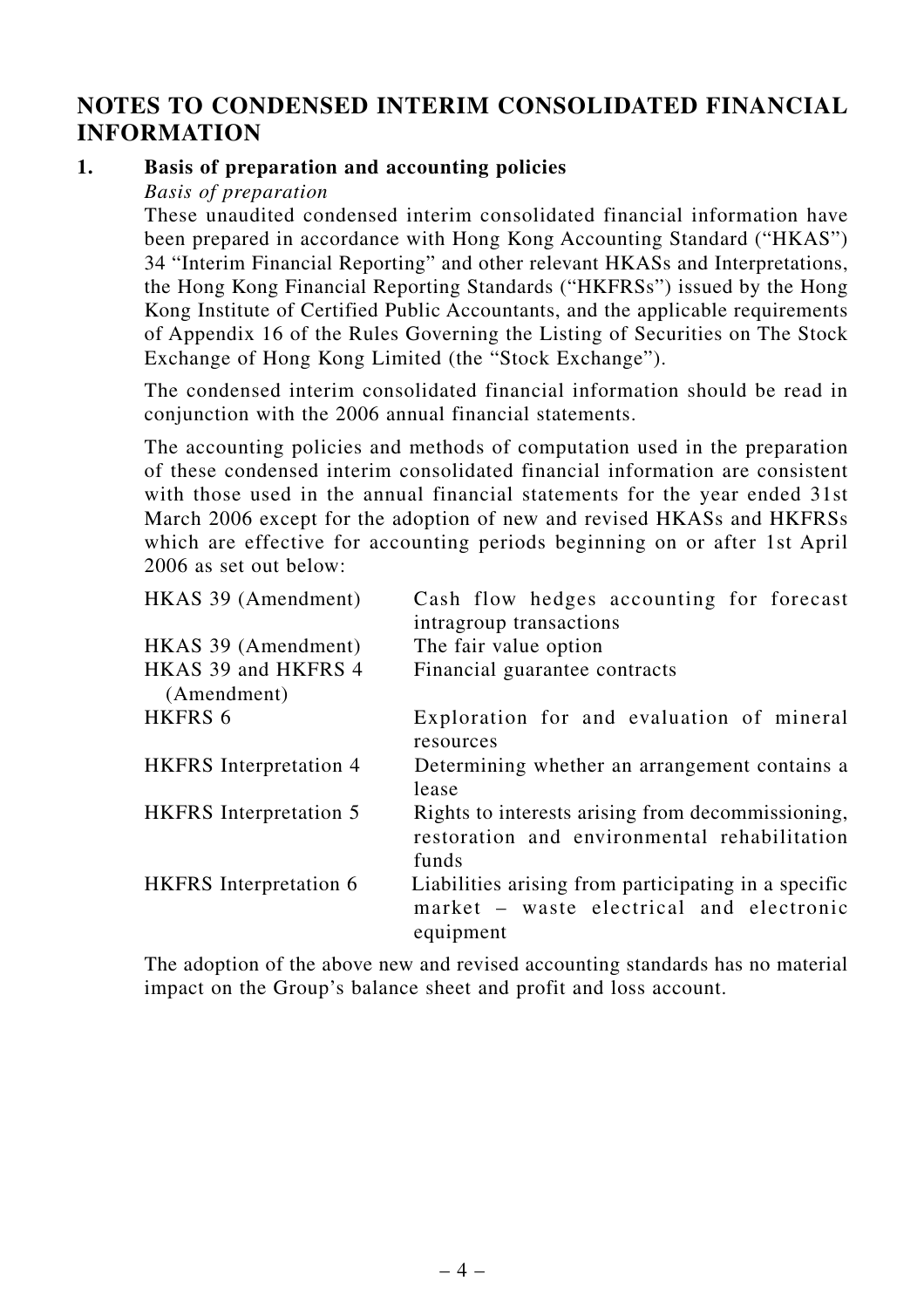#### **2. Segment information**

#### *Primary reporting format – business segments*

|                                              |                           |                              | Six months ended 30th September 2006<br><b>Discontinued</b><br><b>Continuing operations</b><br>operation |                       |                              |                                |
|----------------------------------------------|---------------------------|------------------------------|----------------------------------------------------------------------------------------------------------|-----------------------|------------------------------|--------------------------------|
|                                              | <b>Retail and trading</b> |                              |                                                                                                          |                       | <b>Retail and</b><br>trading |                                |
|                                              | Watch<br>HK\$'000         | <b>Optical</b><br>HK\$'000   | <b>Property</b><br>HK\$'000                                                                              | Sub-total<br>HK\$'000 | Hipo.fant<br>HK\$'000        | <b>Group Total</b><br>HK\$'000 |
| Revenues<br>Gross segment<br>Inter-segment   | 513,662                   | 297,329                      | 5,161<br>(3, 412)                                                                                        | 816,152<br>(3, 412)   |                              | 816,152<br>(3, 412)            |
|                                              | 513,662                   | 297,329                      | 1,749                                                                                                    | 812,740               |                              | 812,740                        |
| Segment results                              | 30,425                    | 27,752                       | 1,841                                                                                                    | 60,018                |                              | 60,018                         |
| Unallocated income<br>Net corporate expenses |                           |                              |                                                                                                          | 30,527<br>(17,598)    |                              | 30,527<br>(17,598)             |
| Operating profit<br>Finance costs            |                           |                              |                                                                                                          | 72,947<br>(11,007)    |                              | 72,947<br>(11,007)             |
| Profit before taxation<br>Taxation charge    |                           |                              |                                                                                                          | 61,940<br>(18, 725)   |                              | 61,940<br>(18, 725)            |
| Profit after taxation                        |                           |                              |                                                                                                          | 43,215                |                              | 43,215                         |
|                                              |                           |                              | Six months ended 30th September 2005                                                                     |                       | <b>Discontinued</b>          |                                |
|                                              |                           | <b>Continuing operations</b> |                                                                                                          |                       | operation                    |                                |

|                                              | Continuing operations |                            | UPCL ALIUII                 |                       |                              |                                |
|----------------------------------------------|-----------------------|----------------------------|-----------------------------|-----------------------|------------------------------|--------------------------------|
|                                              | Retail and trading    |                            |                             |                       | <b>Retail and</b><br>trading |                                |
|                                              | Watch<br>HK\$'000     | <b>Optical</b><br>HK\$'000 | <b>Property</b><br>HK\$'000 | Sub-total<br>HK\$'000 | Hipo.fant<br>HK\$'000        | <b>Group Total</b><br>HK\$'000 |
| Revenues                                     |                       |                            |                             |                       |                              |                                |
| Gross segment<br>Inter-segment               | 414,387               | 232,051                    | 19,348<br>(5,440)           | 665,786<br>(5,440)    | 40,979                       | 706,765<br>(5,440)             |
|                                              | 414,387               | 232,051                    | 13,908                      | 660,346               | 40,979                       | 701,325                        |
| Segment results                              | 9,038                 | 17,270                     | 87,333                      | 113,641               | (7,811)                      | 105,830                        |
| Unallocated income<br>Net corporate expenses |                       |                            |                             | 8,069<br>(19, 915)    |                              | 8,069<br>(19, 915)             |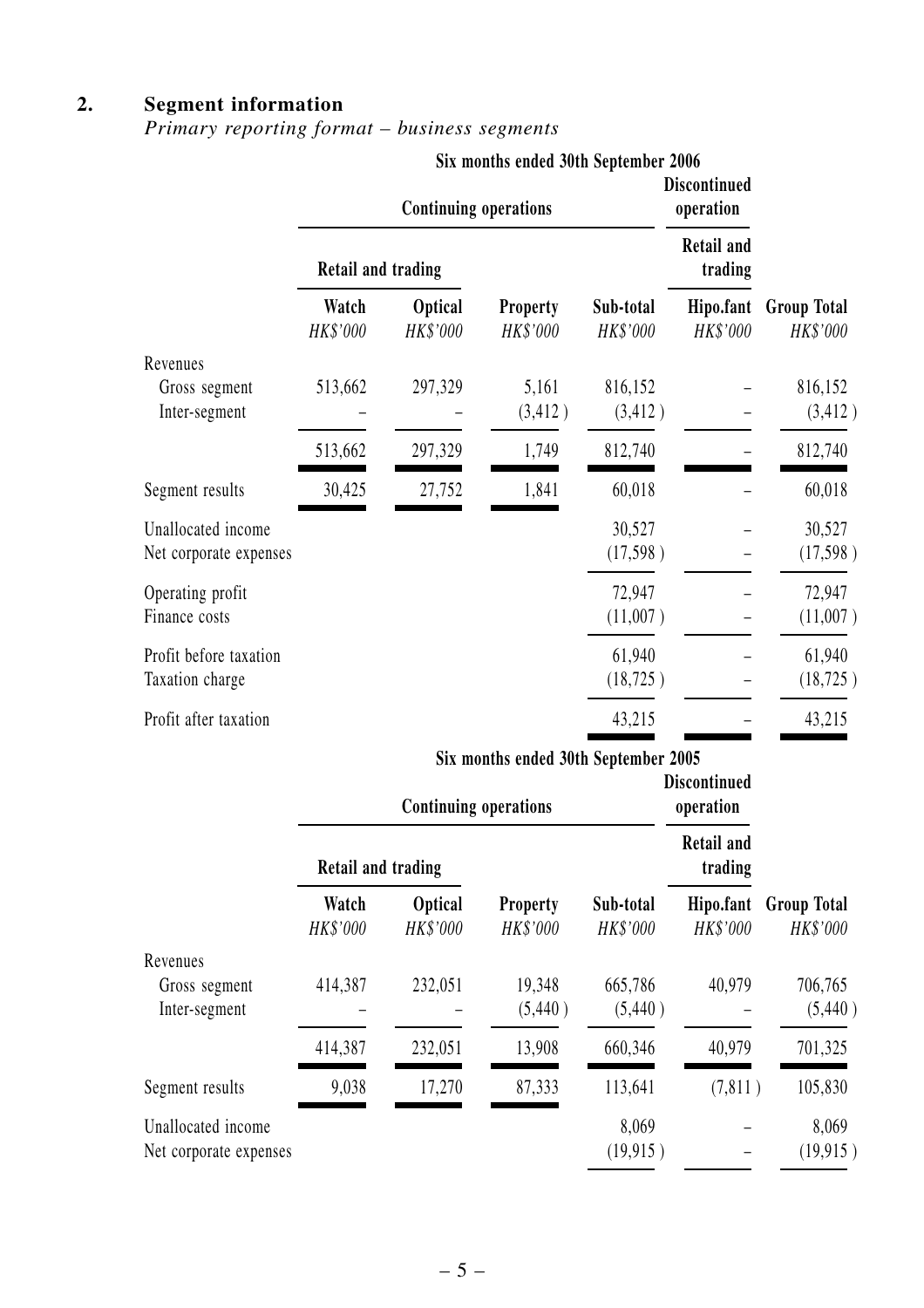| Operating profit/(loss)       | 101,795   | (7,811) | 93,984    |
|-------------------------------|-----------|---------|-----------|
| Finance costs                 | (12,875)  | (97     | (12, 972) |
| Profit/(Loss) before taxation | 88.920    | (7.908) | 81,012    |
| Taxation charge               | (12, 138) |         | (12, 138) |
| Profit/(Loss) after taxation  | 76,782    | (7.908) | 68,874    |

*Secondary reporting format – geographical segments* Continuing operations

|                              | Six months ended 30th September |          |                        |          |  |
|------------------------------|---------------------------------|----------|------------------------|----------|--|
|                              | <b>Turnover</b>                 |          | <b>Segment Results</b> |          |  |
|                              | 2006<br>2005                    |          | 2006                   | 2005     |  |
|                              | HK\$'000                        | HK\$'000 | HK\$'000               | HK\$'000 |  |
| Hong Kong                    | 449,948                         | 350,586  | 24,357                 | 97,026   |  |
| South East and Far East Asia | 313,101                         | 219,835  | 47,421                 | 14,056   |  |
| Europe                       | 7,369                           | 63,299   | (5, 153)               | 4,497    |  |
| North America                | 1,380                           | 5,315    | 491                    | 1,827    |  |
| Mainland China               | 40,942                          | 21,311   | (7,098)                | (3,765)  |  |
|                              | 812,740                         | 660,346  | 60,018                 | 113,641  |  |

#### Discontinued operation

|                              | Six months ended 30th September |                 |                   |                        |
|------------------------------|---------------------------------|-----------------|-------------------|------------------------|
|                              |                                 | <b>Turnover</b> |                   | <b>Segment Results</b> |
|                              | 2006<br>2005                    |                 | 2006              | 2005                   |
|                              | HK\$'000                        | <i>HK\$'000</i> | HK\$'000 HK\$'000 |                        |
| Hong Kong                    |                                 | 36,980          |                   | (4, 428)               |
| South East and Far East Asia |                                 | 1,138           |                   | (503)                  |
| Mainland China               |                                 | 2,861           |                   | (2,880)                |
|                              |                                 | 40,979          |                   | (7, 811)               |

#### **3. Other gains**

|                                                   |             | Six months ended<br>30th September |                 |
|---------------------------------------------------|-------------|------------------------------------|-----------------|
|                                                   |             | 2006                               | 2005            |
|                                                   |             | HK\$'000                           | <b>HK\$'000</b> |
| Building management fee income                    |             | 1,433                              | 5,332           |
| Dividend income                                   |             | 1,381                              | $\overline{4}$  |
| Interest income                                   |             | 2,334                              | 2,668           |
| Gain on disposal of financial assets at fair      |             |                                    |                 |
| value through profit or loss                      | <b>Note</b> | 29,250                             |                 |
| Fair value gain on financial assets at fair value |             |                                    |                 |
| through profit or loss                            |             |                                    | 8,000           |
| Sundries                                          |             | 6,161                              | 2,205           |
|                                                   |             | 40,559                             | 18,209          |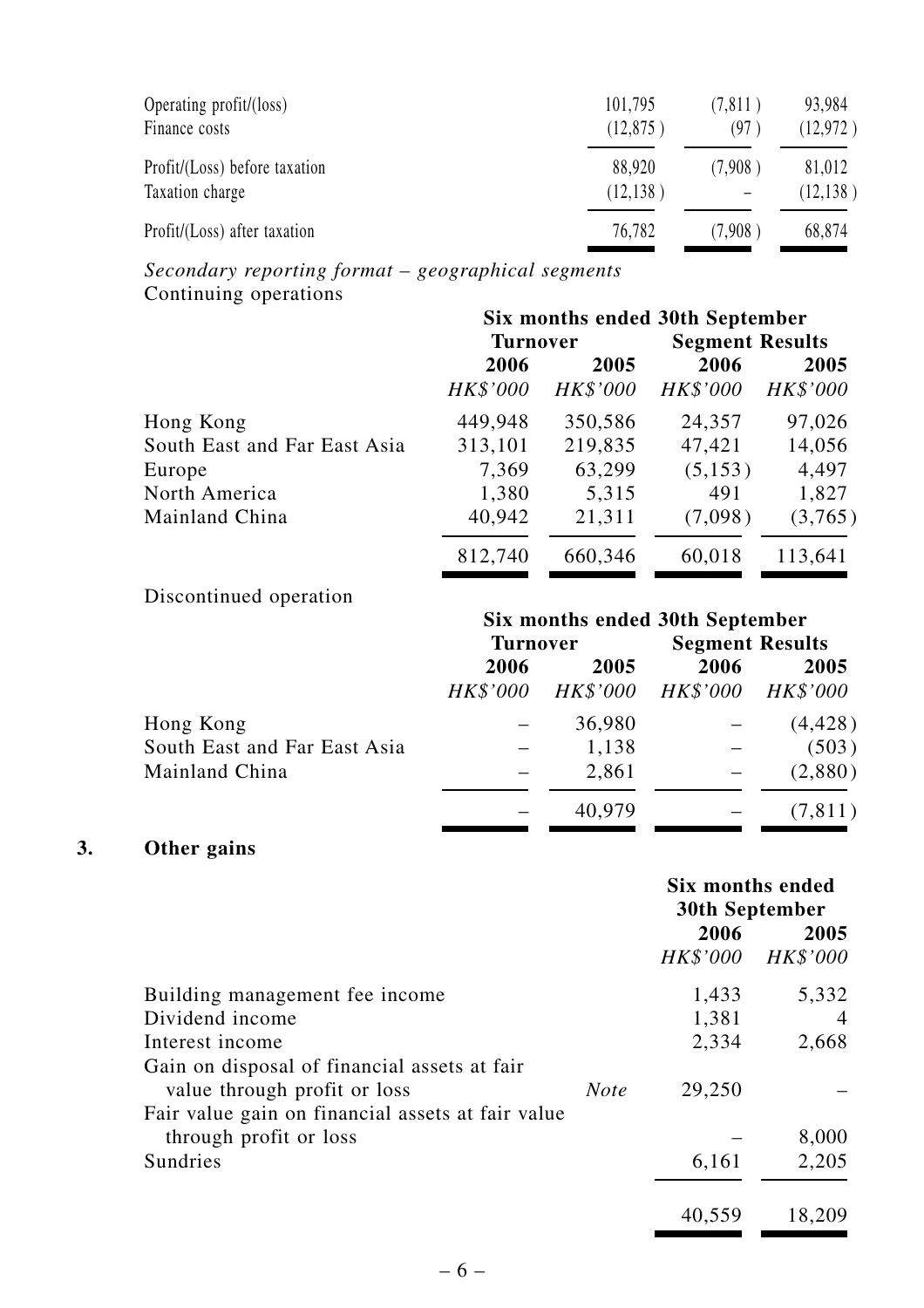*Note:* On 23rd August 2006, the Group disposed of its entire holding of 30 million shares of a financial asset at fair value through profit or loss at HK\$4 per share, attributable to a gain of HK\$29,250,000 recorded in the six months ended 30th September 2006.

#### **4. Expenses by nature**

Expenses included in arriving the profit/(loss) before taxation are analysed as follows:

|                                                   | Six months ended<br>30th September |         |
|---------------------------------------------------|------------------------------------|---------|
|                                                   | 2006                               | 2005    |
|                                                   | HK\$'000 HK\$'000                  |         |
| Continuing operations:                            |                                    |         |
| Depreciation                                      |                                    |         |
| Owned property, plant and equipment               | 25,027                             | 22,314  |
| Leased property, plant and equipment              | 243                                | 185     |
| Amortisation of prepayment of lease premium       | 4,462                              | 4,445   |
| Loss on disposal of property, plant and equipment | 411                                | 225     |
| Write-down of stocks to net realisable value      | 1,588                              | 2,902   |
| Reversal of stock write downs                     | (775)                              | (4,670) |
| Impairment of debtors and bad debts written off   | 800                                | 1,090   |
| Discontinued operation:                           |                                    |         |
| Depreciation                                      |                                    |         |
| Owned property, plant and equipment               |                                    | 814     |
| Leased property, plant and equipment              |                                    | 35      |
| Loss on disposal of property, plant and equipment |                                    | 164     |
| Write-down of stocks to net realisable value      |                                    | 3,263   |
| Reversal of stock write downs                     |                                    | (7,217) |

#### **5. Taxation charge**

Hong Kong profits tax has been provided at the rate of 17.5% (2005: 17.5%) on the estimated assessable profits for the period less relief for available tax losses. Taxation on overseas profits has been calculated on the estimated assessable profits for the period at the rates of taxation prevailing in the territories in which the Group operates.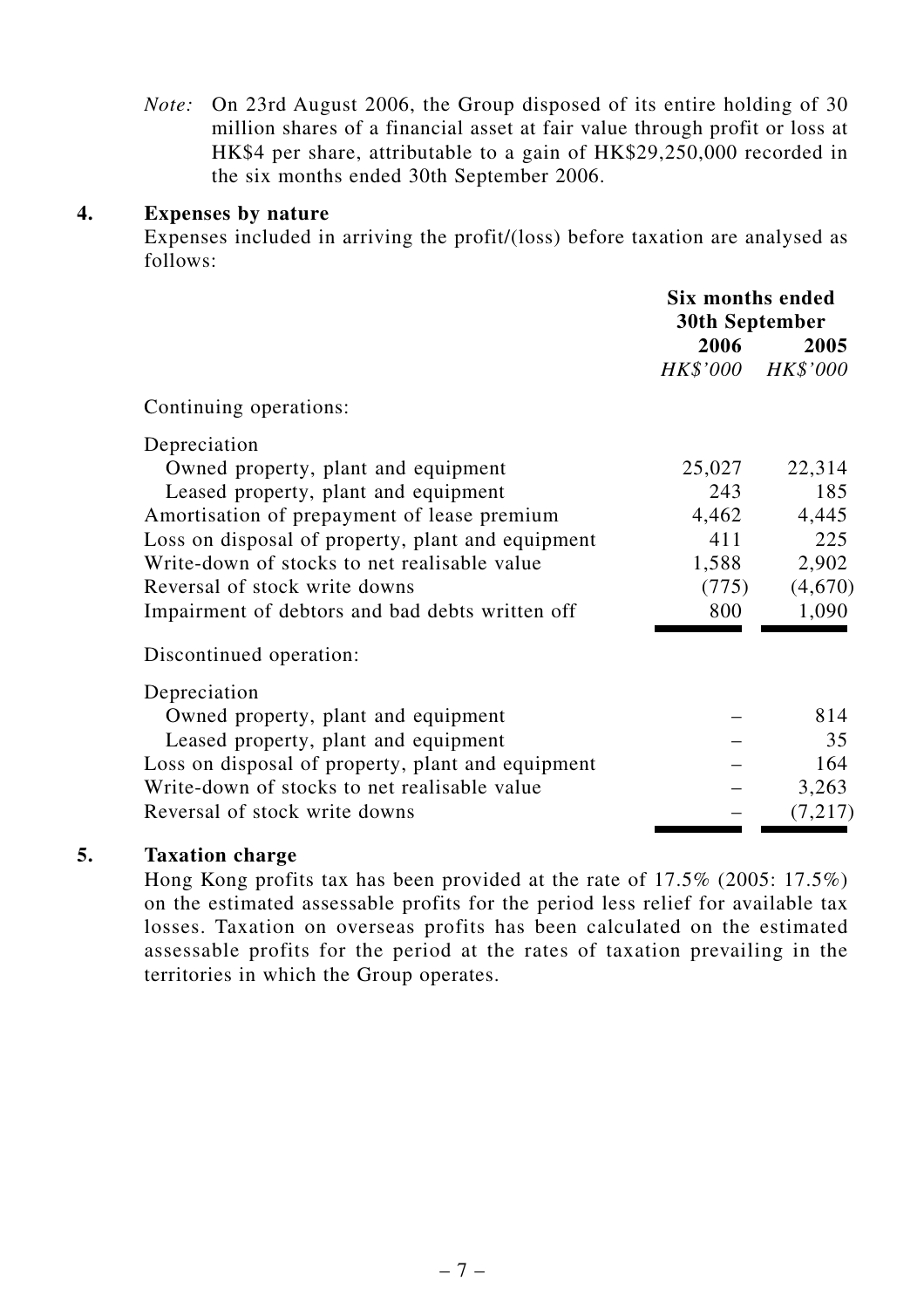The amount of taxation charged to the consolidated profit and loss account represents:

|                                                  | <b>Six months ended</b><br>30th September |          |
|--------------------------------------------------|-------------------------------------------|----------|
|                                                  | 2006                                      | 2005     |
|                                                  | HK\$'000                                  | HK\$'000 |
| Current taxation                                 |                                           |          |
| Hong Kong profits tax                            | 5,227                                     |          |
| Overseas profits tax                             | 10,654                                    | 4,009    |
| (Over)/under provision in respect of prior years | (929)                                     | 195      |
|                                                  | 14,952                                    | 4,204    |
| Deferred taxation                                | 3,773                                     | 7,934    |
| Taxation charge                                  | 18,725                                    | 12,138   |
| <b>Dividend</b><br>6.                            |                                           |          |
|                                                  | Six months ended<br>30th September        |          |
|                                                  |                                           |          |
|                                                  | 2006                                      | 2005     |
|                                                  | <i>HK\$'000</i>                           | HK\$'000 |
| Interim, declared, of HK\$0.011 (2005: HK\$0.01) |                                           |          |
| per ordinary share                               | 10,465                                    | 9,513    |

At a meeting held on 14th December 2006, the directors declared an interim dividend of HK\$0.011 per ordinary share. This dividend is not recognized as a liability at the balance sheet date, but will be reflected as an appropriation of retained earnings for the year ending 31st March 2007.

#### **7. Earnings per share**

#### *Basic*

Basic earnings/(loss) per share is calculated by dividing the Group's profit/ (loss) attributable to equity holders by the weighted average number of ordinary shares in issue during the period.

|                                                                                        | Six months ended<br><b>30th September</b> |         |
|----------------------------------------------------------------------------------------|-------------------------------------------|---------|
|                                                                                        | 2006                                      | 2005    |
| Weighted average number of ordinary shares<br>in issue (thousands)                     | 951,340                                   | 951,340 |
| Group's profit from continuing operations<br>attributable to equity holders (HK\$'000) | 42,677                                    | 76,782  |
| Basic earnings per share from continuing operation<br>(HK cents per share)             | 4.49                                      | 8.07    |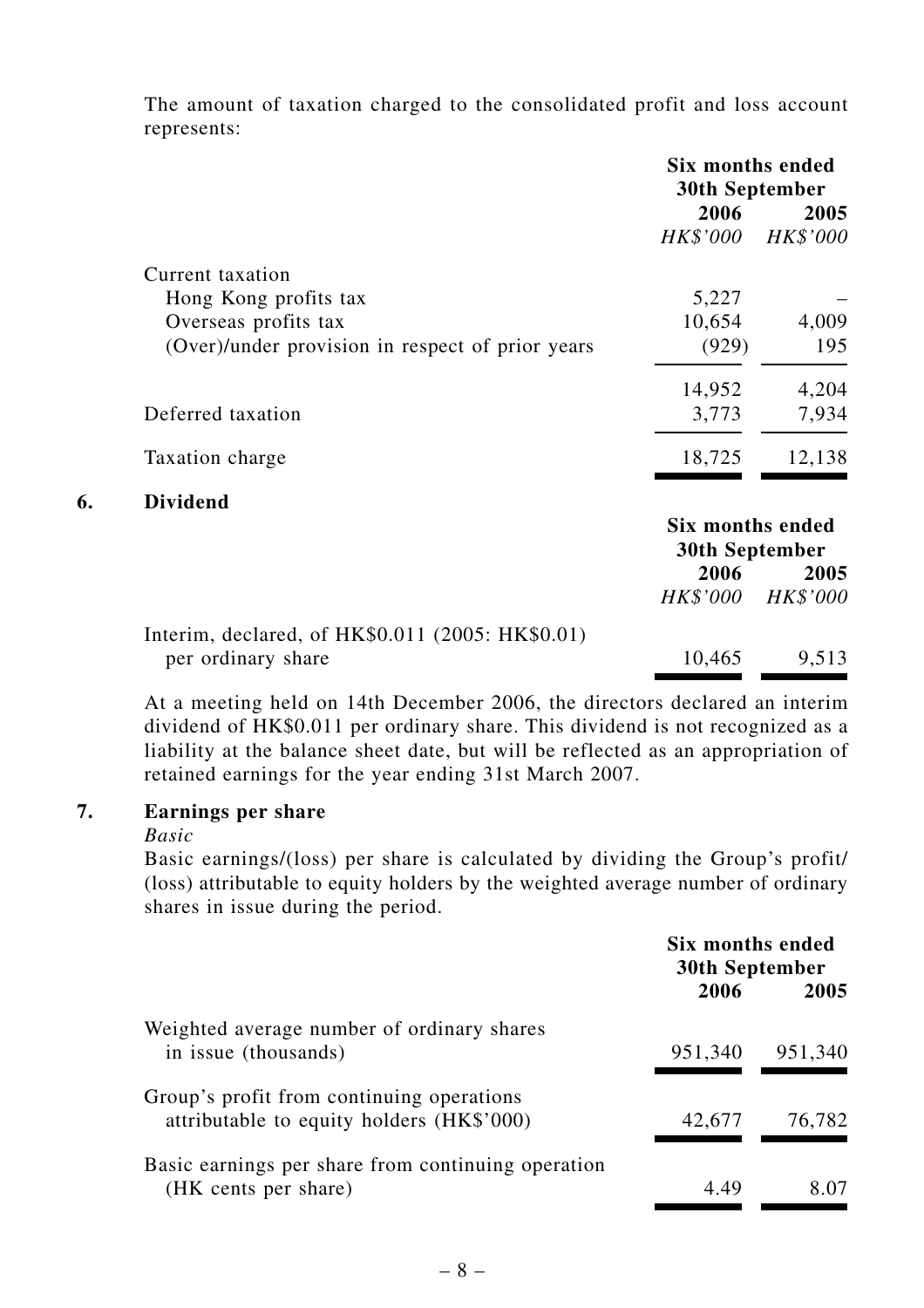| Loss from discontinued operation attributable    |         |
|--------------------------------------------------|---------|
| to equity holders $(HK$'000)$                    | (7,908) |
|                                                  |         |
| Basic loss per share from discontinued operation |         |
| (HK cents per share)                             | (0.83)  |
|                                                  |         |

#### *Diluted*

The diluted earnings/(loss) per share is calculated by dividing the Group's profit/(loss) attributable to equity holders by the weighted average number of ordinary shares which is adjusted for the weighted average number of shares deemed to be issued at no consideration if all outstanding options had been exercised. There were no potential ordinary shares as at 30th September 2006 and 2005.

#### **8. Debtors and prepayments**

The Group allows an average credit period of 60 days to its trade debtors. Included in debtors and prepayments are trade debtors (net of impairment of debtors) with the following aging analysis:

|                                         | <b>30th</b><br>September<br>2006 | 31st<br><b>March</b><br>2006 |
|-----------------------------------------|----------------------------------|------------------------------|
|                                         | HK\$'000                         | HK\$'000                     |
| Trade debtors                           |                                  |                              |
| Below 60 days                           | 54,933                           | 86,340                       |
| Over 60 days                            | 13,721                           | 15,098                       |
|                                         | 68,654                           | 101,438                      |
| Deposits, prepayments and other debtors | 222,023                          | 202,488                      |
|                                         | 290,677                          | 303,926                      |

#### **9. Creditors and accruals**

Included in creditors and accruals are trade creditors with the following aging analysis:

|                              | 30th<br><b>September</b><br>2006<br>HK\$'000 | 31st<br>March<br>2006<br><b>HK\$'000</b> |
|------------------------------|----------------------------------------------|------------------------------------------|
| Trade creditors              |                                              |                                          |
| Below 60 days                | 103,810                                      | 110,359                                  |
| Over 60 days                 | 52,021                                       | 34,606                                   |
|                              | 155,831                                      | 144,965                                  |
| Other creditors and accruals | 140,640                                      | 166,155                                  |
|                              | 296,471                                      | 311,120                                  |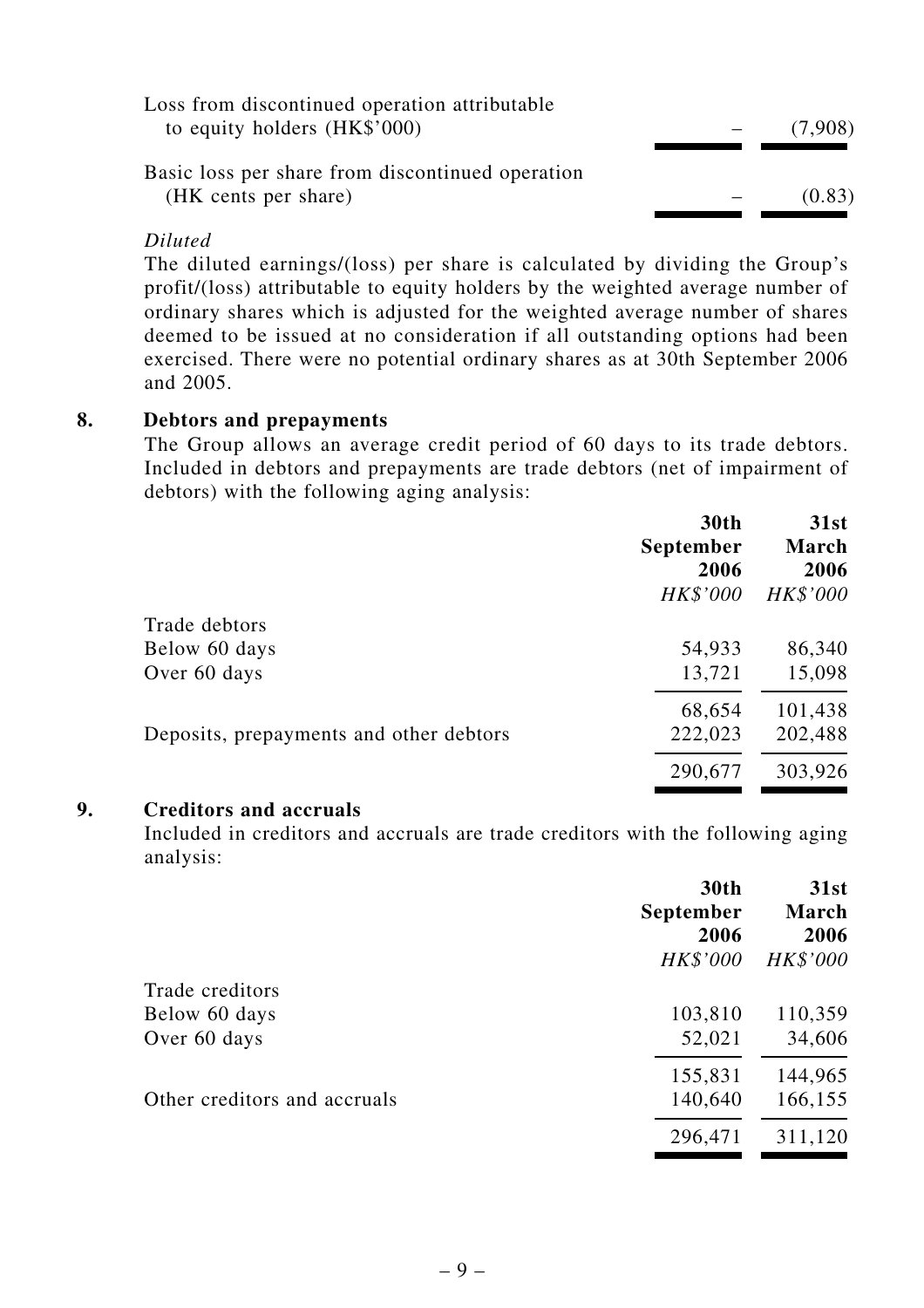|                                                           | 30th<br><b>September</b><br>2006<br>HK\$'000 | 31st<br>March<br>2006<br><i>HK\$'000</i> |
|-----------------------------------------------------------|----------------------------------------------|------------------------------------------|
|                                                           |                                              |                                          |
| Capital commitments for property, plant<br>and equipment: |                                              |                                          |
| Contracted but not provided for                           |                                              | 842.                                     |

## **MANAGEMENT DISCUSSION AND ANALYSIS Review of Group Operations**

For the first six months ended 30th September 2006, the Group announces a net contribution to its shareholders of HK\$42.7 million after tax and minority interests. During the same period last year, the Group announced a net profit of HK\$68.8 million which included two major sources of non-recurring income. For the first six months of this financial year, the Group's watch and optical businesses reported a growth in profits. Group turnover was up 16% compared to last year from HK\$701 million (restated) to HK\$813 million.

The Directors have proposed that an interim dividend of HK\$0.011 per share, representing an increase of 10% compared to the first six months ended 30th September 2005, be payable to its shareholders.

#### **Watch Retail Business**

The Group's watch retail business comprising of "City Chain", "Moments" and "Genie" generally returned a better performance compared to the same period last year with a year on year increase in turnover of 16%. Profits before tax for this sector was HK\$18 million compared to a loss of nearly HK\$3 million during the same time last year.

Our operations in Singapore, Malaysia and Thailand returned stellar performances in all instances, vastly improved compared to last year. There was an overall increase in turnover of 21% and profits of almost HK\$20 million compared to profits of HK\$3.9 million last year. Without accounting for foreign exchange gains, our Thai, Malaysian and Singapore operations alone reported an average year on year growth in profits of 75%. We are confident that all these operations will continue to report good results for the second half of the financial year.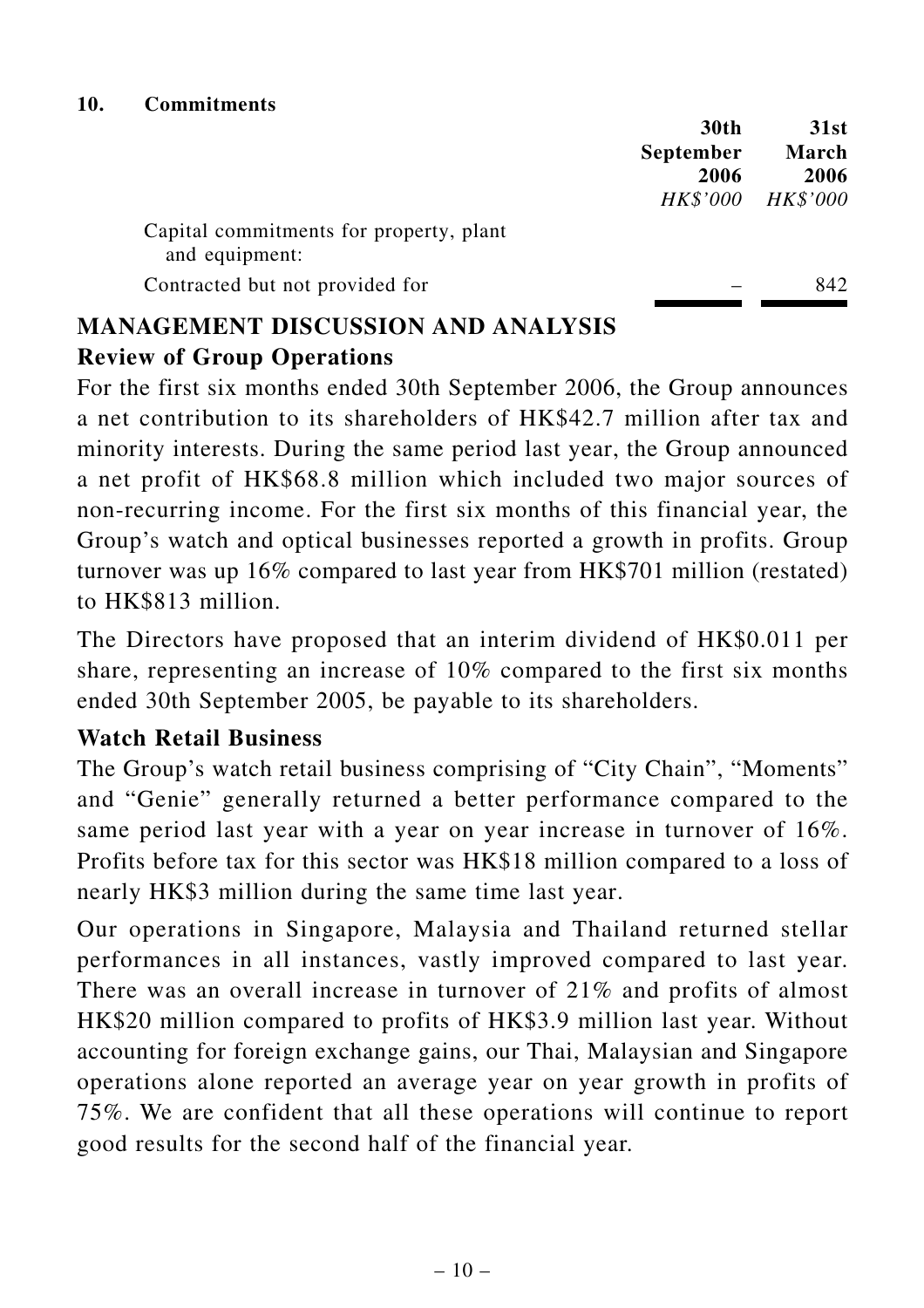Our Hong Kong and Macau operations reported a gain in turnover up by 8% from last year returning a profit of HK\$4.2 million compared to breakeven results last year. Turnover growth in Macau was very satisfactory but turnover growth in Hong Kong was less than expected. Heavy reliance on mainland solo visitors, (with a drop in arrivals reported during the period under review), impacted on Hong Kong's turnover growth. We expect the performance of our Macau operations to continue its good performance for the rest of the year. In view of resurgent local consumption sentiment, we expect our Hong Kong operations to catch up in the second half of the financial year.

Operations in the Mainland returned a significantly improved turnover up by 108% compared to the corresponding period last year. However, due to high setting up costs, losses widened from last year. We expect results to improve when critical mass is reached within one to two years and are confident that this segment will become a profit contributor.

## **Optical Retail Business**

The optical retail segment of the Group's business consisting of "Optical 88", "INSIGHT" and "IZE", reported significant growth compared to the same period last year – with a 28% increase in turnover to HK\$297 million and a 64% increase in profits to HK\$25 million before tax.

Operations in Hong Kong and Macau generated profits of nearly HK\$19 million before tax. Increased market share, enhancement of shop image together with constant improvements made to product mix contributed to the pleasing results.

Operations in Singapore, Thailand and Malaysia all performed well, despite increased oil prices in these countries and the political uncertainty in Thailand reporting an overall turnover increase of 31% and profits of HK\$8 million. Likewise, without accounting for foreign exchange gains, our Thai, Malaysian and Singapore operations reported an average year on year growth in profits of 88%.

Our optical business in the Mainland also reported a significant growth in turnover up by 118%. However, due also to high set up costs, losses were also reported for the first six months. Like our watch retail business on the Mainland, we are confident that this segment will also be a profit contributor when critical mass is reached within the next one to two years.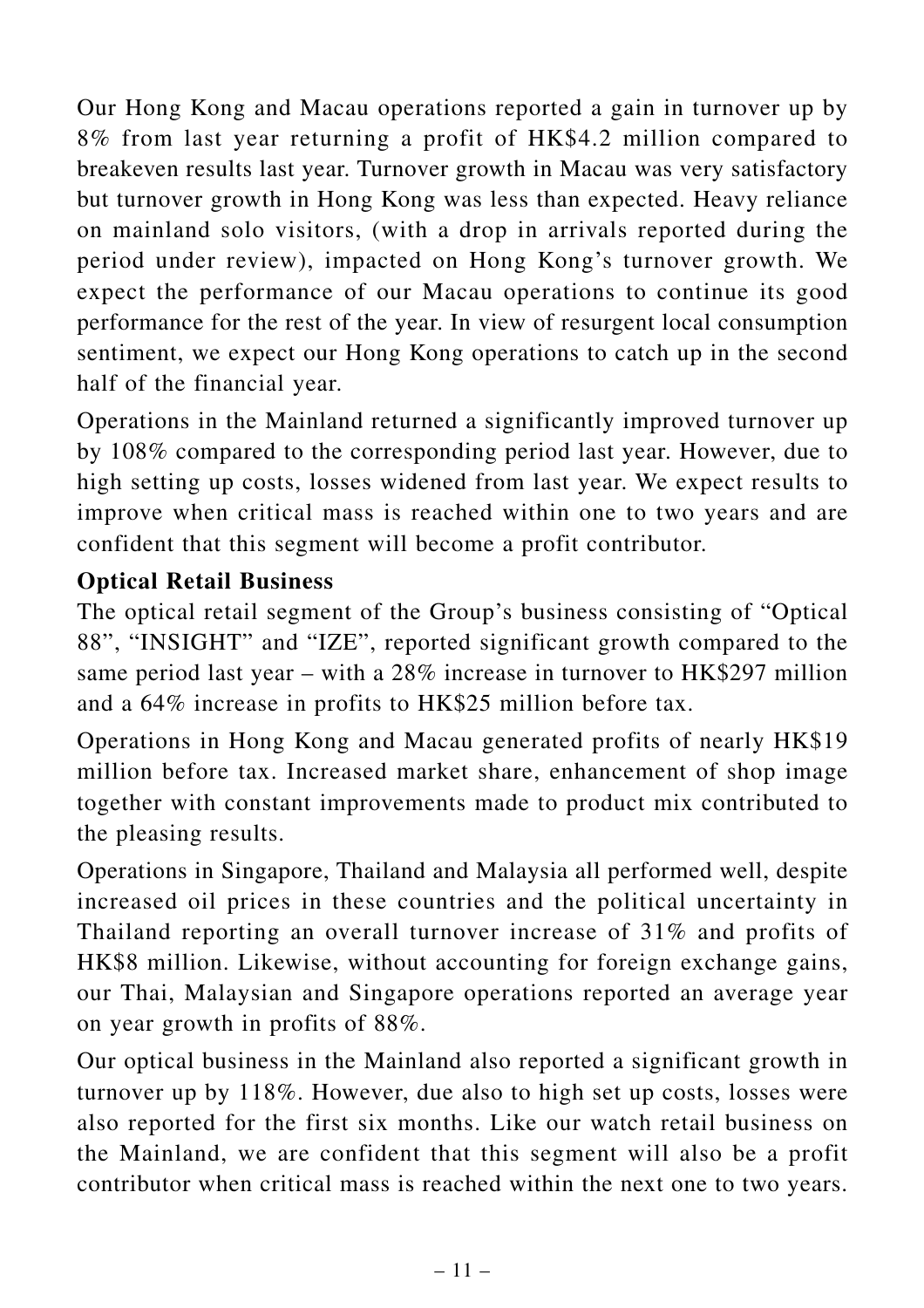Growth in the optical business is expected to continue during the second half of the financial year.

## **Watch Assembly, Wholesale and Export Trading**

Our export trading unit reported a huge drop in turnover and a loss of nearly HK\$5 million as negotiations on new watch licences, to replace a previous licensed brand, has taken longer than expected. Performance at this unit is expected to improve over the next 18 months when more licences are signed and new products are launched. The decrease in turnover has also impacted on our watch assembly unit since it also produces for our export trading unit. A loss of around HK\$2 million was reported but is expected to narrow in the next six months. We have already undertaken measures to cut costs at these two subsidiaries and will continue to monitor the situation closely.

Our Swiss subsidiary, Universal Geneve S.A., reported a wider than expected loss of HK\$6.7 million. This was due mainly to developmental costs for the second generation "MICROTOR" movement to be launched at the Basel Watch Fair 2007. Research and development costs for this movement will continue to be incurred and expensed over the next six months. The situation at Universal Geneve S.A. will continue to be periodically reviewed.

The Group's wholesale arm, the Thong Sia Group operating in Hong Kong, Singapore, Malaysia and recently in Taiwan reported an overall profit and was a major profit contributor to the Group's performance. Without accounting for seasonal factors, there was a 34% growth in profits for the first six months ended 30th September 2006 compared to the last six months of the previous financial year. The improved performance was the result of the synergy effect brought on by the acquisition. For the second half of this financial year, which traditionally outperforms the first half, the good performance is expected to continue.

#### **Investment Holding**

During the period under review, the Group disposed of 30 million shares in Xinyu Hengdeli ("Xinyu") at HK\$4.00 per share. These shares were acquired at the time of Xinyu's initial public offering at a price of HK\$1.32 per share. As a result of this disposal, a gain of HK\$29.25 million before tax has been realized for the period ended 30th September 2006.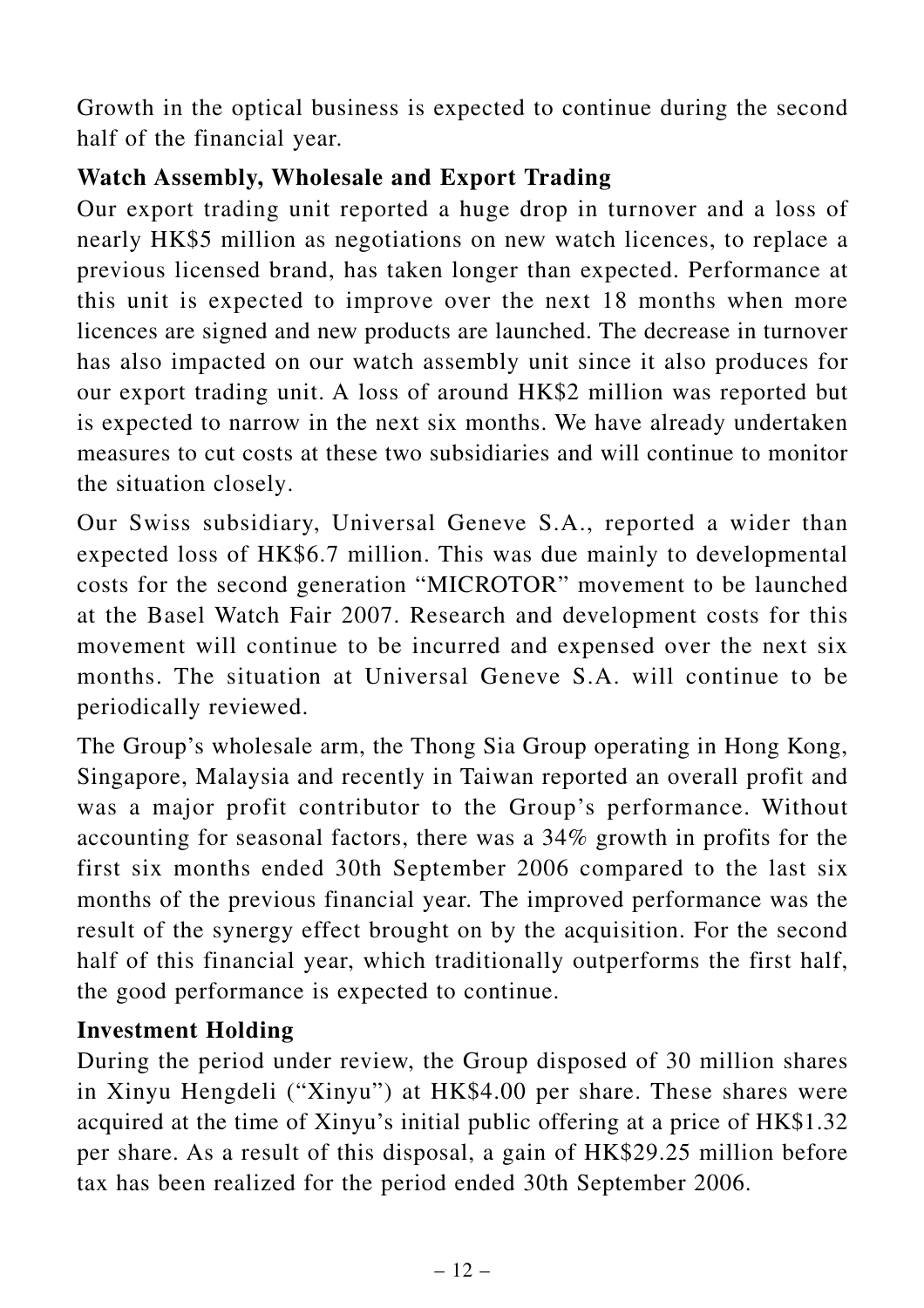## **FINANCE**

The Group's bank borrowings at balance sheet date were HK\$288 million (at 31st March 2006: HK\$322 million), out of which, HK\$243 million (at 31st March 2006: HK\$286 million) were repayable within 12 months. The Group's gearing ratio at balance sheet date was 0.43 (at 31st March 2006: 0.50), which was calculated based on the Group's bank borrowings and shareholders' funds of HK\$669 million (at 31st March 2006: HK\$648 million).

Of the Group's bank borrowings, 12% (at 31st March 2006: 10%) were denominated in foreign currencies. The Group's bank borrowings denominated in Hong Kong Dollars were on a floating rate basis at either bank prime lending rates or short term inter-bank offer rates.

The Group does not engage in speculative derivative trading.

The Group does not use any financial instruments for hedging purposes.

As at 30th September 2006, the Group does not have any significant contingent liabilities.

For the current financial period, the Group does not have plans for material investments or change of capital assets.

## **CAPITAL STRUCTURE OF THE GROUP**

There was no change in the capital structure of the Group during the period.

## **CHANGES IN THE COMPOSITION OF THE GROUP DURING THE INTERIM PERIOD**

During the period, a 2% equity interest stake in each of Thong Sia Watch Company Limited and Thong Sia Sdn Bhd were acquired at a total consideration of HK\$1,393,000. There were no other significant acquisitions during the period under review.

## **SEGMENTAL INFORMATION**

An analysis of the Group's segment turnover and segment results by business activities and markets is shown in note 2 to the interim financial statements.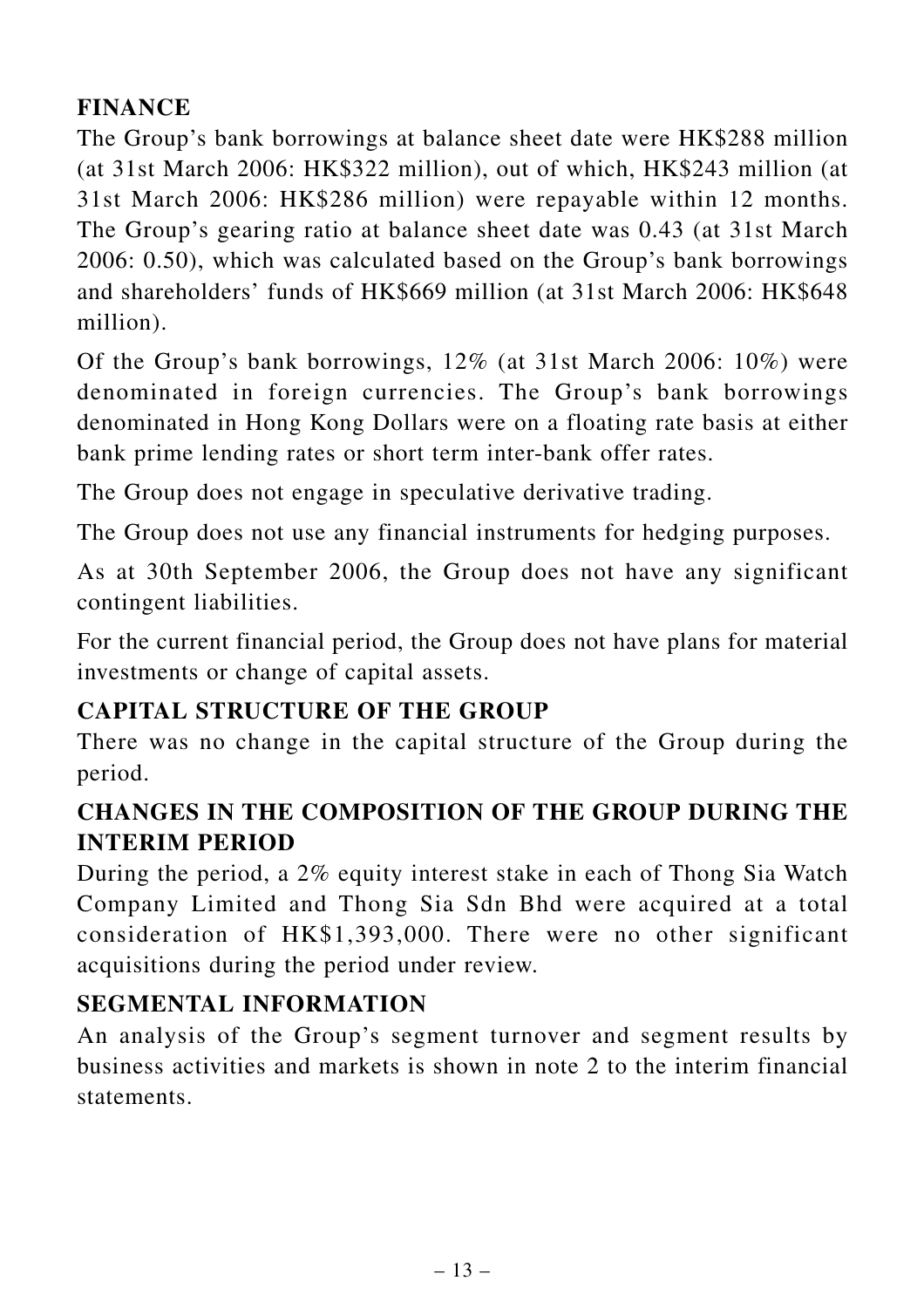## **NUMBER AND REMUNERATION OF EMPLOYEES, REMUNERATION POLICIES, BONUS AND TRAINING SCHEMES**

The Group's remuneration policies are reviewed on a regular basis and remuneration packages are in line with market practices in the relevant countries where the Group operates. As of 30th September 2006, the Group had 2,565 (at 30th September 2005: 2,479) employees.

#### **DETAILS OF THE CHARGES ON GROUP ASSETS**

At 30th September 2006, certain of the Group's land and buildings amounting to HK\$55 million (at 31st March 2006: HK\$14 million), investment properties amounting to HK\$34 million (31st March 2006: HK\$33 million) and leasehold land amounting to HK\$99 million (31st March 2006: HK\$101 million) were pledged to secure banking facilities granted to the Group.

#### **CLOSURE OF REGISTER OF MEMBERS**

The Register of Members of the Company will be closed from 29th January 2007 (Monday) to 2nd February 2007 (Friday) both days inclusive, during which period no transfer of shares will be effected. In order to qualify for the entitlement to the interim dividend, all transfers accompanied by the relevant share certificates must be lodged with the Company's Hong Kong Registrar, Computershare Hong Kong Investor Services Limited, 1712- 1716, 17th Floor, Hopewell Centre, 183 Queen's Road East, Wanchai, Hong Kong for registration no later than 4:00 p.m. on 26th January 2007 (Friday). The interim dividend will be paid on 15th February 2007 (Thursday).

#### **PURCHASE, SALE OR REDEMPTION OF LISTED SECURITIES**

The Company has not redeemed any of its shares during the period. Neither the Company nor any of its subsidiaries has purchased or sold any of the Company's shares during the period.

#### **CORPORATE GOVERNANCE**

During the six months ended 30th September 2006, the Company has complied with the code provisions of the Code on Corporate Governance Practices (the "Code Provisions") as set out in Appendix 14 of the Listing Rules, except for the following deviations:–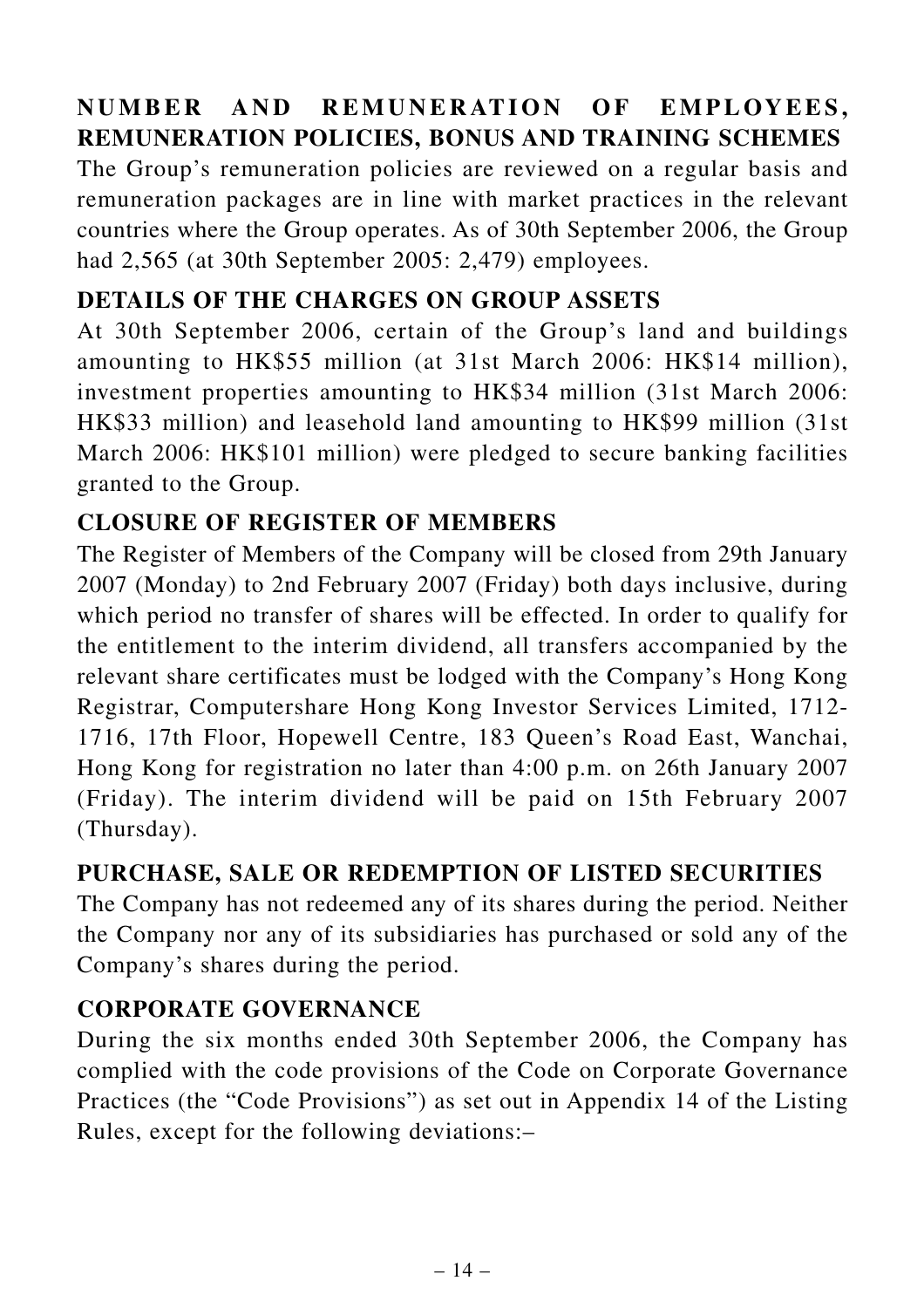## **Code Provision A.4.2**

Under Code Provision A.4.2, every director, including those appointed for a specific term, should be subject to retirement by rotation at least once every three years. Not all Directors of the Company retire strictly under Code Provision A.4.2 but in accordance with the Company's Bye-Laws. Bye-Law 110(A) stipulates that one-third of the Directors of the Company who have been longest serving in office since their last election, except the Chairman, Vice-Chairman or Chief Executive Officer, shall retire from office by rotation at each annual general meeting.

#### **Code Provision B.1.3**

This Code Provision deals with the terms of reference of the remuneration committee. The Company has adopted the terms of reference under Code Provision B.1.3 except that the terms of reference do not include reviewing and determining the remunerations packages of senior management. The Company believes that the remuneration packages of senior management should be the responsibility of the executive directors as they are in a better position to appraise the performance of senior management.

#### **Code Provision E.1.2**

Under the first part of Code Provision E.1.2, the Chairman of the Board should attend annual general meetings. The Chairman of the Board did not attend the annual general meeting of the Company held on 6th September 2006 as he was not in Hong Kong.

## **Internal Controls**

Pursuant to Code Provision C.2.1, the directors will conduct an annual review of the effectiveness of the system of internal control of the issuer and its subsidiaries before 31st March 2007. The review will cover all material controls, including financial, operational and compliance controls and risk management functions.

#### **Audit Committee**

Pursuant to the Listing Rules, the Company has set up an audit committee with written terms of reference comprising three independent non-executive directors, namely Mr. Wu Chun Sang, Prof. Lawrence Wu Chi Man and Dr. Agnes Kwong Yi Hang (appointed on 6th September 2006). The principal responsibilities of the Audit Committee include the review and supervision of the Group's financial reporting process and internal controls.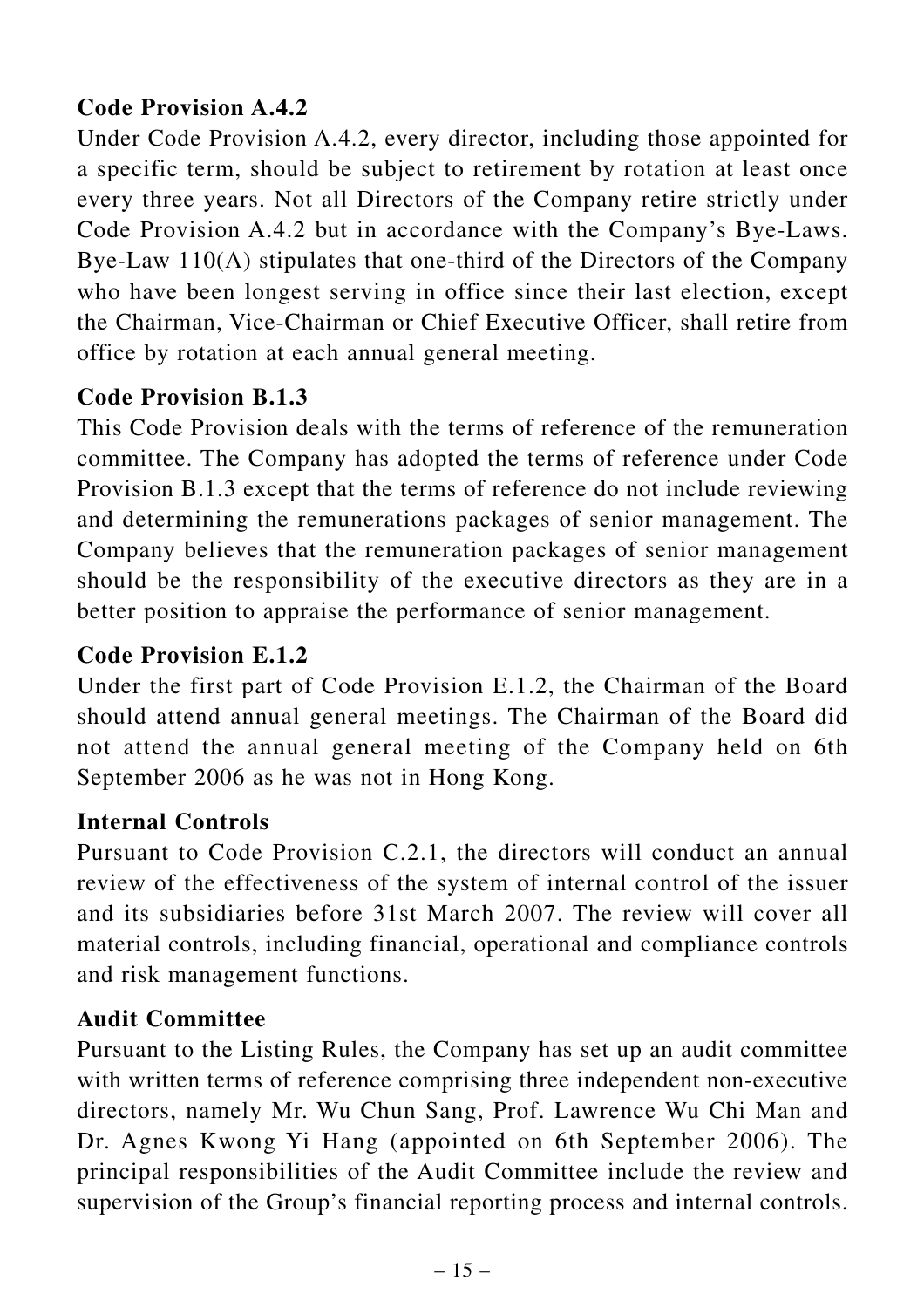A meeting of the Audit Committee was held on 9th December 2006 to review the Group's results for the six months ended 30th September 2006 before they were presented to the board of directors for approval.

#### **Remuneration Committee**

The Remuneration Committee held a meeting on 14th March 2006 to conduct an annual review of the remuneration packages of the Company's executive directors.

**Model Code for Securities Transactions by Directors of Listed Issuers** The Company has adopted the Model Code for Securities Transactions by Directors of Listed Companies contained in Appendix 10 of the Listing Rules (the "Model Code") as the code of conduct regarding director's securities transactions.

The Company has also made specific enquiry of all its directors to ascertain whether they have complied with or whether there has been any noncompliance with the required standard set out in the Model Code.

All directors complied with the provisions of the Model Code during the six months ended 30th September 2006.

## **DISCLOSURE OF INFORMATION ON THE STOCK EXCHANGE'S WEBSITE**

A detailed announcement of the results of the Group for the six months ended 30th September 2006 containing all the information required by paragraph 46(1) to 46(6) of Appendix 16 of the Listing Rules will be published on the website of the Stock Exchange (http://www.hkex.com.hk) in due course.

> On behalf of the Board **Joseph C. C. Wong** *Vice Chairman and Chief Executive Officer*

Hong Kong, 14th December 2006